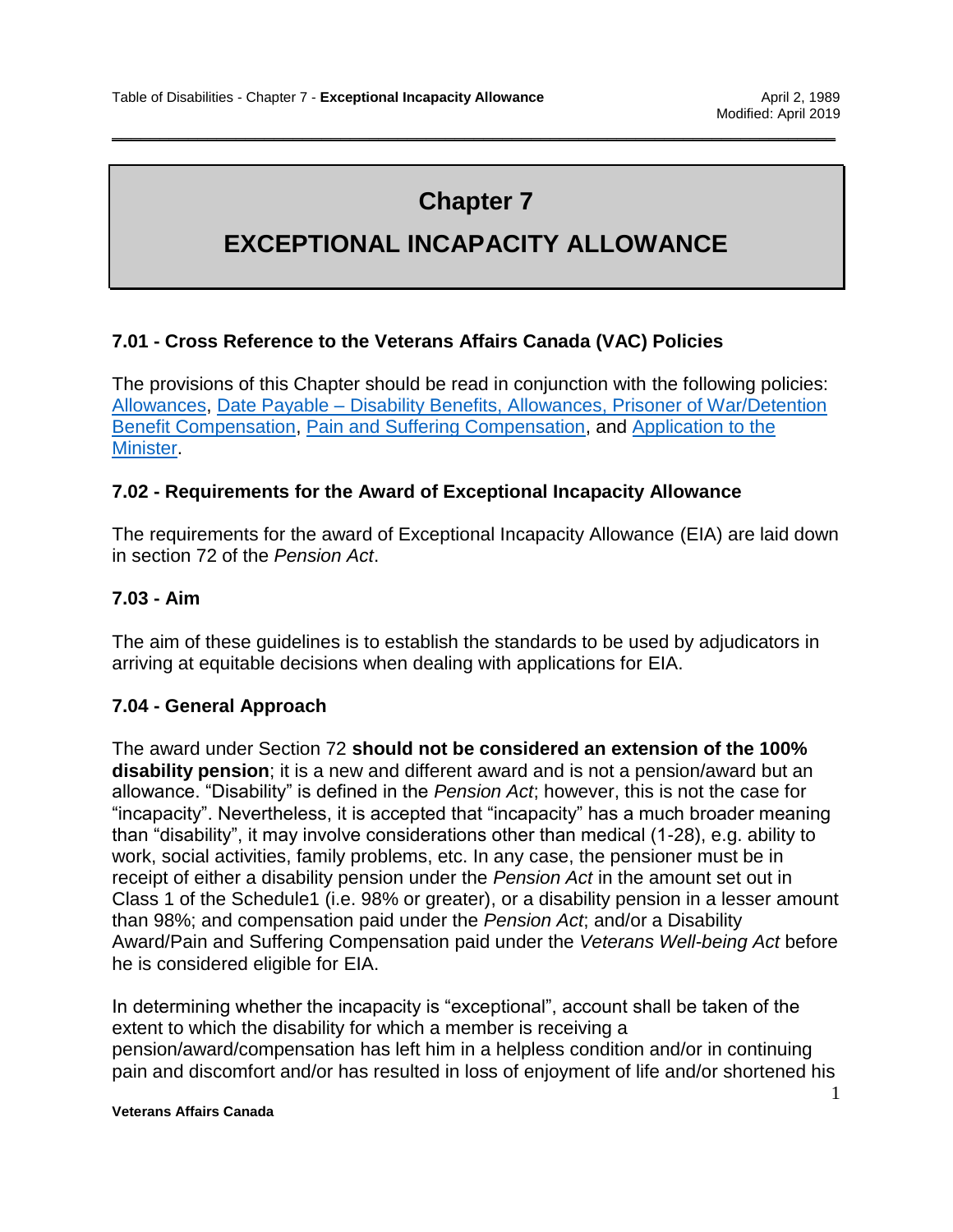life expectancy and/or any other criteria of similar or like nature (1-15), e.g. psychological considerations. Any or all of the enumerated factors need not be individually present to an exceptional degree (1-22); it suffices that any one of these factors or a combination of two or more of these factors may produce an exceptional incapacity.

\_\_\_\_\_\_\_\_\_\_\_\_\_\_\_\_\_\_\_\_\_\_\_\_\_\_\_\_\_\_\_\_\_\_\_\_\_\_\_\_\_\_\_\_\_\_\_\_\_\_\_\_\_\_\_\_\_\_\_\_\_\_\_\_\_\_\_\_\_\_\_\_\_\_\_\_

In assessing the amount of incapacity involved, the adjudicator must consider the **whole** of the pensioned/awarded/compensated primary conditions, the **whole** of the pensioned/awarded/compensated consequential conditions (\*partially pensioned/awarded/compensated conditions are considered as wholly pensioned/awarded/compensated conditions for purpose of considering an EIA) and those non-pensioned/non-awarded/non-compensated conditions which are shown to affect, or be affected by the pensioned/awarded/compensated conditions (1-27-V, Q-369, Q-1030, E-7631).

It is important to be cognizant of the fact that is it difficult and frequently impossible to medically separate the impact of pensioned/awarded/compensated and nonpensioned/non-awarded/non-compensated conditions in a severity disabled persons and in such cases, one can fairly assume such impact exists.

It is to be reaffirmed that Section 72, by its terms, represents a deliberate departure from the intention or principle which prevails in the award of a pension/award/compensation. The Section does not authorize the award of an additional "pension". It authorizes the payment of an "allowance" if certain conditions are fulfilled.

Nothing in Section 72 indicates that it must be predicted wholly on pensionable/awardable/compensable disabilities nor, by the same token, does it exclude from the determination of exceptional incapacity that part of the incapacity which is attributable to non-pensionable injury or disease. (Federal Court of Appeal Judgement, January 25, 1980).

Account should be taken of the "synergism" principle, i.e. the total effect of the pensioned/awarded/compensated disabilities may be greater than the sum of the effects of the disabilities taken independently. Mental and physical deterioration due to age is not excluded in the determination of exceptional incapacity. (E-2100, E-7631).

Pensioners who are paraplegics, double amputees, certain cases of blindness or certain psychiatric cases are automatically granted EIA as per the Table of Disabilities to Article 7.09. This does not preclude these particular pensioners from receiving a higher rate than called for by the Table of Disabilities to Article 7.09 if they are also seriously handicapped by other acceptable, severe disabilities. Paragraph 2 of Section 72 of the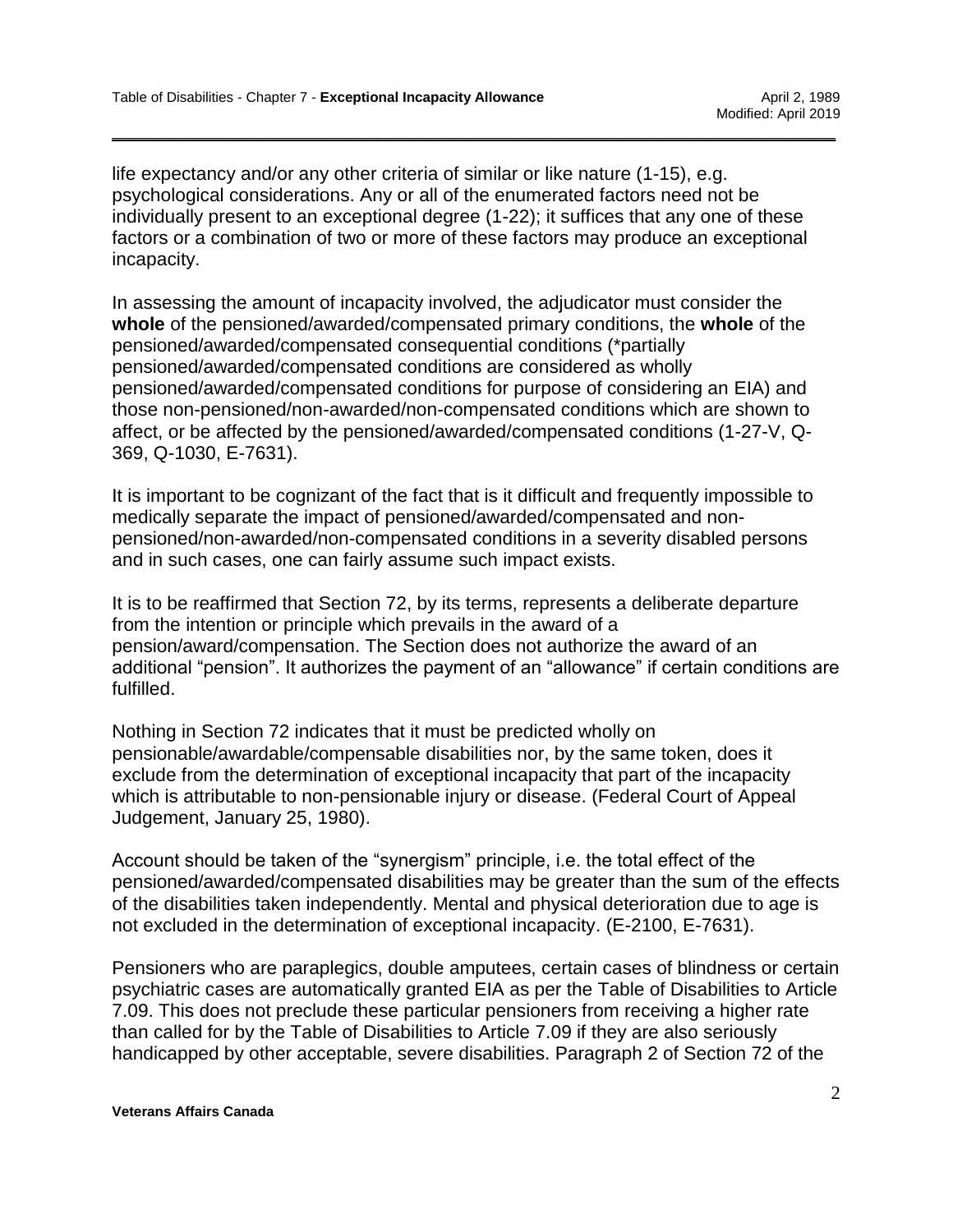*Pension Act* and (1-3) states that account may be taken of the degree to which incapacity is lessened by treatment or the use of prostheses. In the case of double amputee pensioners in the Grade 5 and 4 category, the Table was drawn up on the basis that the amputated limbs are fitted with a prosthesis.

\_\_\_\_\_\_\_\_\_\_\_\_\_\_\_\_\_\_\_\_\_\_\_\_\_\_\_\_\_\_\_\_\_\_\_\_\_\_\_\_\_\_\_\_\_\_\_\_\_\_\_\_\_\_\_\_\_\_\_\_\_\_\_\_\_\_\_\_\_\_\_\_\_\_\_\_

An award of EIA. is paid whether the member is living at home or in an institution or hospital, etc.

## **7.05 - Determining Factors**

In determining whether the incapacity suffered by a member of the forces is exceptional, account will be taken, as required by Subsection 72(2) of the Act, of the extent to which the disability for which he is receiving pension/award/compensation has:

- (a) left the member in a helpless condition;
- (b) left him in continuing pain and discomfort;
- (c) resulted in loss of enjoyment of life;
- (d) shortened his life expectancy.

It has been judicially held that the language of subsection 72(2) does not restrict the scope of the term "exceptional incapacity" in that any such limitation would restrict the generality or the "reach" of subsection 72(1)(b). The language of subsection 72(2) points to Parliament's intention that in determining whether the incapacity suffered is exceptional, certain objective tests must be taken into account. These tests, as found under subsection 72(2) are not, however, to be read as restricting the general requirement of subsection 72(1)(b), which is that exceptional incapacity is to be determined by **whatever criteria are relevant**. The purpose of subsection 72(2) is to make clear that account must be taken of the matters mentioned **along with other relevant factors** in determining whether an incapacity is exceptional. (See Federal Court of Appeal Judgement January 25, 1980.)

Taking each factor into consideration separately, the following points should be observed:

### a) **Helplessness**

"Helplessness" may be judged by referring to the evidence submitted on an Attendance Allowance claim and, more particularly, the evidence presented by the veteran himself, his spouse or family, an Area Counsellor's Report, or by any other cogent evidence material to the evaluation as to the extent of the applicant's degree of dependence.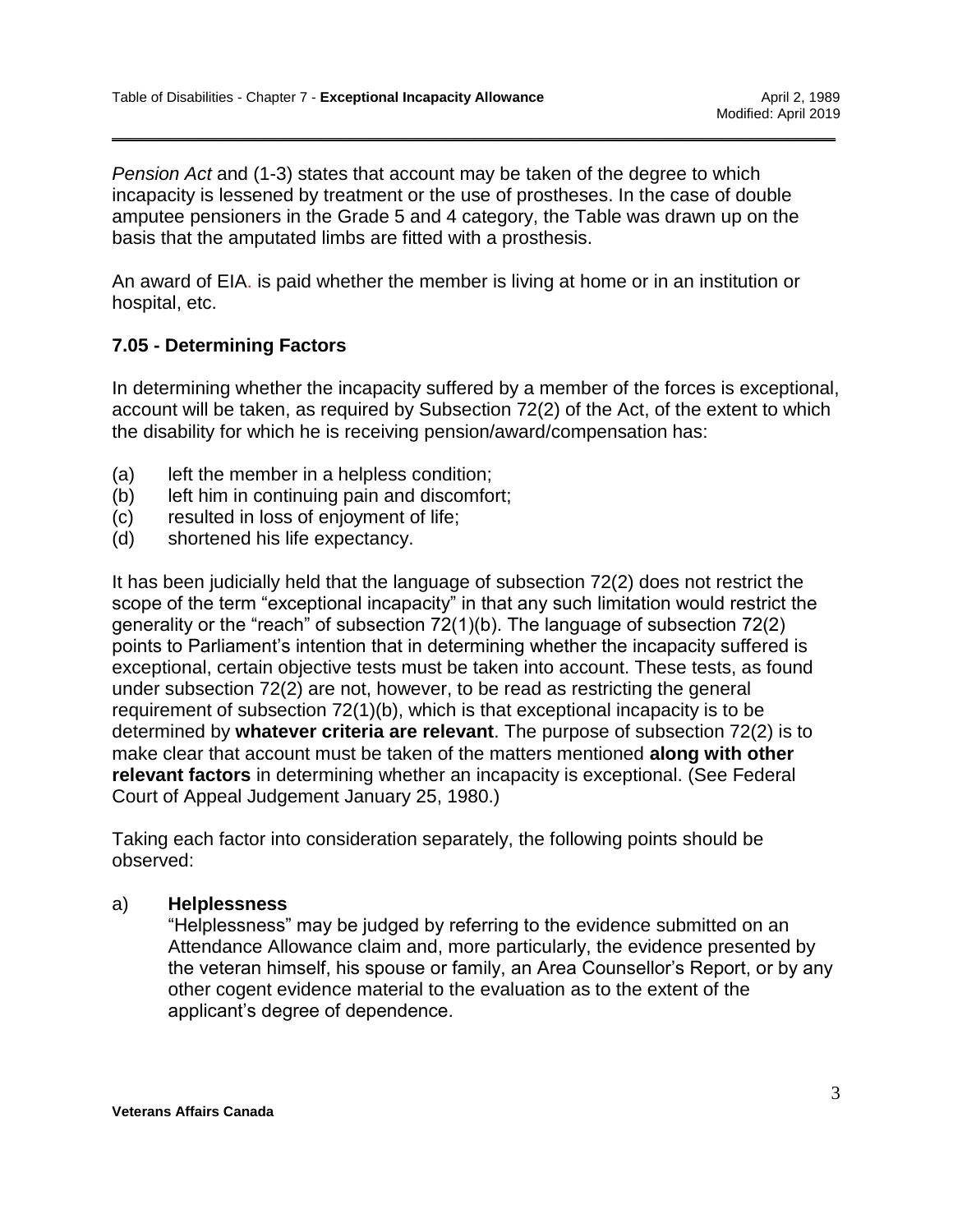### b) **Continuing Pain and Discomfort**

As pain is subjective, the degree of pain is most difficult to judge. It is accepted, medically, that there is a wide variation in the individual reaction to pain dependent on the personal pain threshold. An intermittent pain, even if moderately severe, described where a man is completely mobile requiring little medication, would not be considered exceptional. Pain requiring constant medication or treatment for attempts to control the pain could well be exceptional. Conditions causing severe and continuous discomfort may also be considered exceptional, e.g. shortness of breath requiring almost constant use of oxygen, intractable pruritus and continuous vertigo, etc. In all cases of continuing pain and discomfort the relief given by medication or treatment is to be taken into consideration.

\_\_\_\_\_\_\_\_\_\_\_\_\_\_\_\_\_\_\_\_\_\_\_\_\_\_\_\_\_\_\_\_\_\_\_\_\_\_\_\_\_\_\_\_\_\_\_\_\_\_\_\_\_\_\_\_\_\_\_\_\_\_\_\_\_\_\_\_\_\_\_\_\_\_\_\_

### c) **Loss of Enjoyment of Life**

When considering this factor, helplessness, continuing pain and discomfort and shortening of life expectancy must be taken into consideration. In addition, the inability to work (if still of working age), the premature inability to partake in social events (including sports) which previously were part of the individual's lifestyle, are also considerations. In addition to disabilities mentioned in Table of Disabilities 7.09, loss of hearing, impotence and serious disfigurement are also important contributory factors as are the adverse psychological effects resulting from the pensioned conditions.

### d) **Shortening of Life Expectancy**

Life expectancy varies in different individuals depending on constitutional heredity, environmental and possible other factors. Each person's individual life expectancy should be evaluated on its own merits based on, and supported by, acceptable medical evidence, and not necessarily in relation to national average. Even if a person is in his 80's, the presence of a pensioned/awarded/compensated condition such as heart disease, chronic chest disease, diabetes, etc., may still be significant in reducing life expectancy.

# e) **Psychological Complications**

This factor is not mentioned as such in the Act but will be considered if there is medical evidence that the recognized disabilities have resulted in these types of complications, e.g. feelings of rejection and depression resulting in withdrawal from society because of a loss of independence, loss of dignity, disfigurement, impotence, etc. This problem is not to be confused with the psychiatric cases listed in the Table to Article 7.09.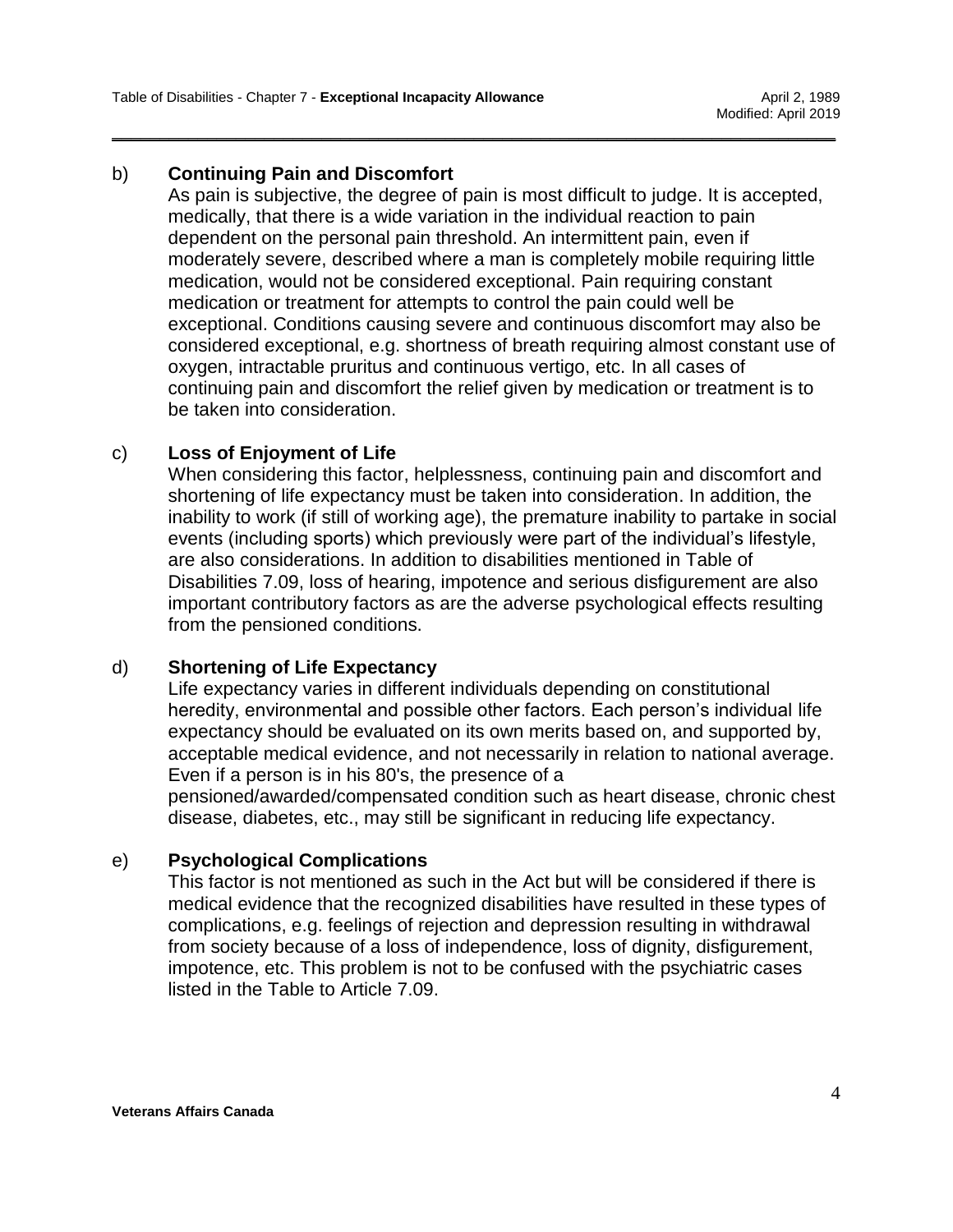### **7.06 - The Determination of Grade Levels Under Section 72**

1. These guidelines will require VAC to consider each Section 72 application through a process of comparing the severity of the incapacity suffered by the applicant to the defined profiles for each grade level set out below. In this context a type or precedent system will have to be adhered to by VAC in order to provide appropriate consistency and predictability of adjudication.

\_\_\_\_\_\_\_\_\_\_\_\_\_\_\_\_\_\_\_\_\_\_\_\_\_\_\_\_\_\_\_\_\_\_\_\_\_\_\_\_\_\_\_\_\_\_\_\_\_\_\_\_\_\_\_\_\_\_\_\_\_\_\_\_\_\_\_\_\_\_\_\_\_\_\_\_

- 2. Notwithstanding the establishment of these guidelines with reference to the grade levels for EIA, it will be necessary for VAC to adjudicate each application under Section 72 on its individual merits due to the fact that many claims possess unique combinations of multiple disabilities and resultant incapacities.
- 3. The guidelines are applicable, essentially, to multiple disability claims and do not necessarily alter the employment of the current Table of Disabilities with reference to more straight forward application, i.e. various types of amputation or particular combinations of amputations, et al.
- 4. The evidence to be considered in determining the grade levels of EIA to be awarded in individual applications may include non-medical evidence and documentation in addition to medical evidence and documentation. (See Interpretation Hearing 1-28, Pension Review Board.)
- 5. It is to be recognized with reference to multiple disability claims that the interrelationship of pensioned/awarded/compensated disabilities and nonpensioned/non-awarded/non-compensated conditions is a strong element in a high majority of such applications and will have to be given due consideration by VAC in adjudicating the individual grade levels of EIA. (See Federal Court of Appeal Decision, January 25, 1980).
- 6. The profile of an exceptionally incapacitated individual is arrived at through a review and evaluation of a number of significant pronouncements and decisions on the legal interpretation of Section 72 of the *Pension Act* established over the years by the Federal Court of Appeal of Canada, the Pension Review Board and VAC, including the following:
	- a. The Federal Court of Appeal Decision of January 25, 1980, in relation to EIA;
	- b. Interpretation Decisions of the Pension Review Board (1-15, 1-22, 1-27, 1- 28);
	- c. The VAC Medical Guideline 2/82 of December, 1982;

(See also the Report of the Special Committee to Study Procedures under the *Pension Act*, pp. 79-148, and also the submissions made to the Special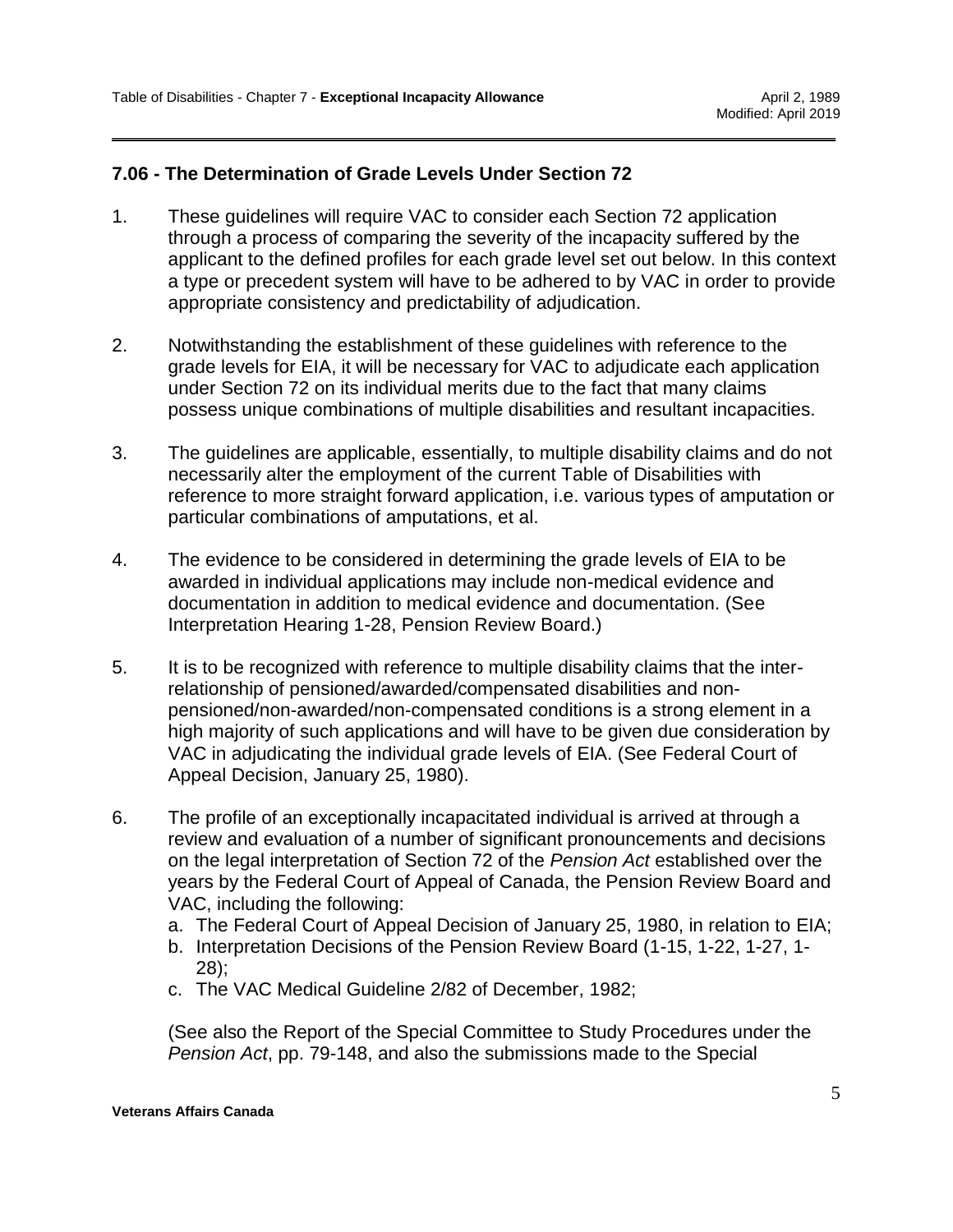Committee to Study Procedures under the *Pension Act* by the National Council of Veterans Associations in Canada - Preliminary Submission of Mr. H.C. Chadderton on E.I.A., pp.58-70; Submission of Mr. Brian N. Forbes on E.I.A., pp. 28 - 45)

Subject to the foregoing, the following represents a general "profile" for each grade level of EIA pursuant to Section 72 of the *Pension Act*:

\_\_\_\_\_\_\_\_\_\_\_\_\_\_\_\_\_\_\_\_\_\_\_\_\_\_\_\_\_\_\_\_\_\_\_\_\_\_\_\_\_\_\_\_\_\_\_\_\_\_\_\_\_\_\_\_\_\_\_\_\_\_\_\_\_\_\_\_\_\_\_\_\_\_\_\_

### **Grade Five**

- a. Incapacity suffered as a consequence of the inter-relationship of pensioned/awarded/compensated disabilities which produces a synergistic effect on the veteran's ability to cope with his general state of disablement. This concept recognizes that a severe incapacity can result from the veteran's pensioned/awarded/compensated disabilities making up his 100% pension; **or**
- b. Incapacity resulting from the onset of a minor non-pensioned/nonawarded/non-compensated condition(s)which affects or is affected by the pensioned/awarded/compensated disabilities of the veteran/applicant; **or**
- c. Incapacity arising as a consequence of the aging factor, the degree of helpless, the loss of enjoyment of life, the extent of pain and discomfort, the shortening of life expectancy, psychological complications or other material EIA factors, wherein such factors impact on the ability of the applicant to manage his pensioned/awarded/compensated disabilities; **or**
- d. Incapacity flowing from a deterioration of the general lifestyle of the applicant so as to result in a negative impact on the veteran's social, psychological, business or domestic circumstances; **or**
- e. The existence of evidence or circumstances wherein the applicant is approaching a state whereby his activities of daily living are in jeopardy.

### **Grade Four**

- a. An increase in the level of incapacity suffered by the applicant when compared to the profile of a grade five recipient of EIA with particular regard to the prerequisites outlined in subparagraphs (a), (c), (d), and (e) of the Grade Five profile description;
- b. The onset of a medical condition of a major nature, i.e., coronary heart disease; cancer condition; diabetic condition; stroke, at al., or a number of minor medical conditions whose cumulative impact have progressed to the extent that these conditions are affecting or being affected by the applicant's other disabilities.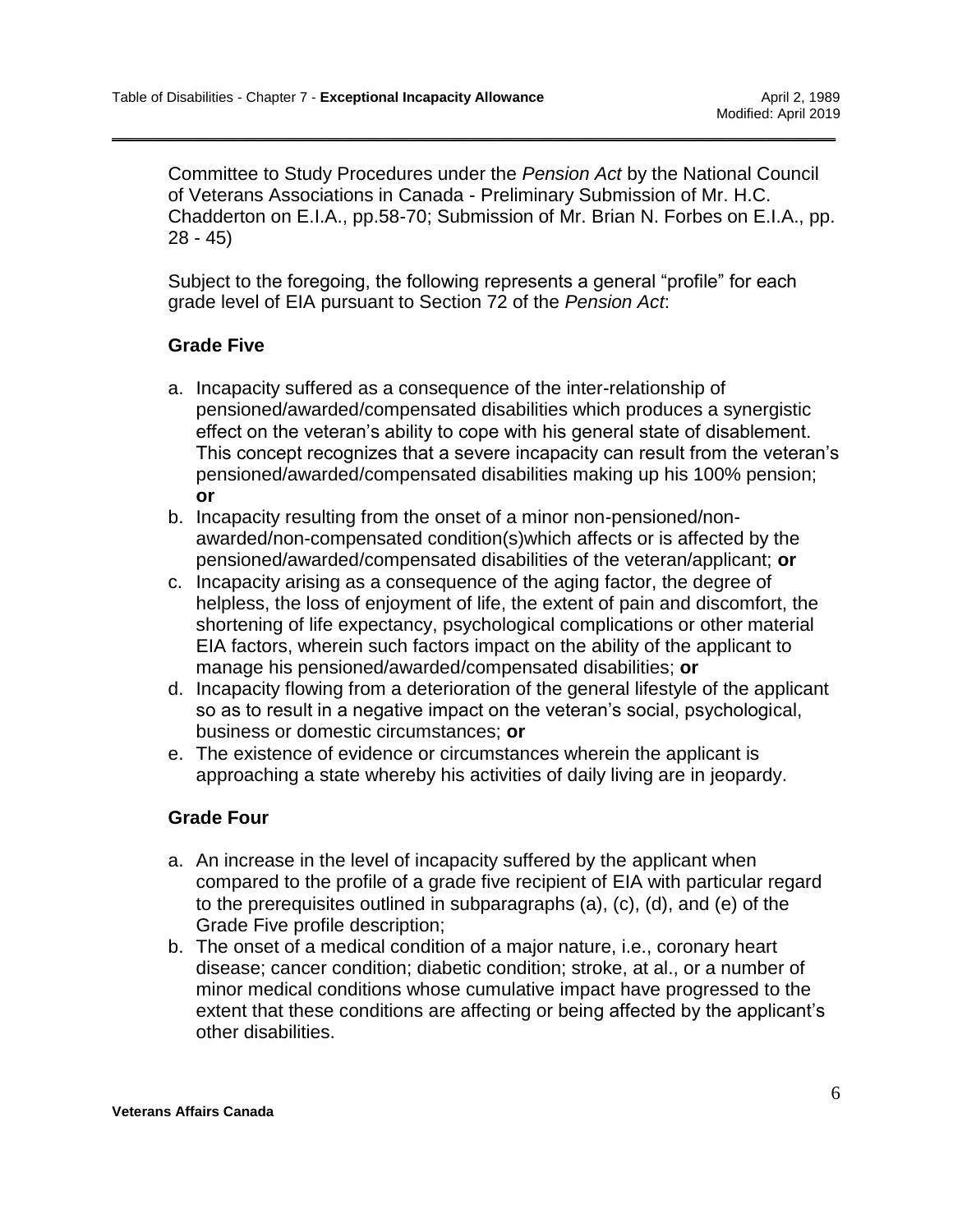### **Grade Three**

a. An increase in the level of incapacity suffered by the applicant when compared to the profile of a Grade Four recipient of EIA with particular regard to the prerequisites outlined in subparagraphs (a), (c), (d) and (e) of the Grade Five profile description; **or**

\_\_\_\_\_\_\_\_\_\_\_\_\_\_\_\_\_\_\_\_\_\_\_\_\_\_\_\_\_\_\_\_\_\_\_\_\_\_\_\_\_\_\_\_\_\_\_\_\_\_\_\_\_\_\_\_\_\_\_\_\_\_\_\_\_\_\_\_\_\_\_\_\_\_\_\_

- b. The onset of two major medical conditions or one major medical condition together with a number of minor medical conditions whose cumulative effect have progressed to the extent that these medical conditions are affecting or are affected by the applicant's other disabilities;
- c. The severity of the cumulative effect of the non-pensioned/non-awarded/noncompensated conditions and the pensioned/awarded/compensated disabilities have reached such a level so as to significantly incapacitate the applicant, without specific regard to the number of medical conditions, in circumstances where the applicant is approaching a position of being unable to reasonably carry on with his day to day activity.

### **Grade Two**

- a. An increase in the level of incapacity suffered by the applicant when compared to the profile of a Grade Three recipient of EIA with particular regard to the prerequisites outlined in subparagraphs (a), (c), (d) and (e) of the Grade Five profile description; **or**
- b. The onset of three major medical conditions or two major medical conditions together with a number of minor medical conditions whose cumulative effect have progressed to the extent that these conditions are affecting or are affected by the applicant's other disabilities; **or**
- c. The severity of the cumulative effect of the non-pensioned/non-awarded/noncompensated conditions and the pensioned/awarded/compensated disabilities have reached such a level so as to significantly incapacitate the applicant, without specific regard to the number of medical conditions, in circumstances where the applicant is approaching a position of being unable to reasonably carry on with his day activity and the veteran is approaching the need for institutionalization due to the seriousness of his incapacity.

### **Grade One**

- **a.** An increase in the level of incapacity suffered by the applicant when compared to the profile of a Grade Two recipient of EIA with particular regard to the prerequisites outlined in subparagraphs (a), (c), (d) and (e) of the Grade Five profile description; **or**
- **b.** The severity of the cumulative effect of the non-pensioned/non-awarded/non-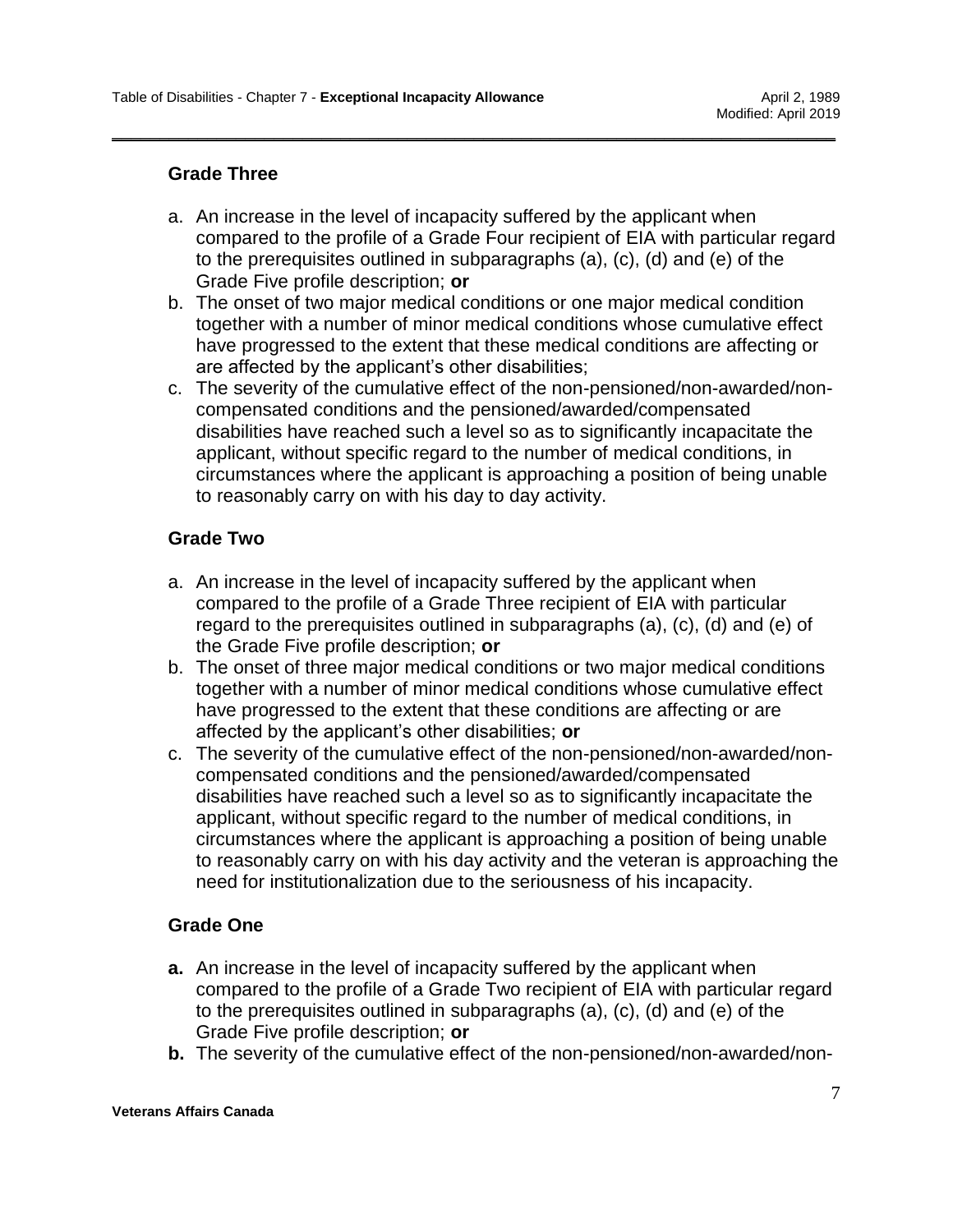compensated conditions and the pensioned/awarded/compensated disabilities have reached such a level so as to significantly incapacitate the applicant, without specific regard to the number of medical conditions in circumstances where the applicant is unable to cope with his day to day activity level or in circumstances where the applicant is institutionalized due to the seriousness of his incapacity.

\_\_\_\_\_\_\_\_\_\_\_\_\_\_\_\_\_\_\_\_\_\_\_\_\_\_\_\_\_\_\_\_\_\_\_\_\_\_\_\_\_\_\_\_\_\_\_\_\_\_\_\_\_\_\_\_\_\_\_\_\_\_\_\_\_\_\_\_\_\_\_\_\_\_\_\_

## **7.07 - Application Required**

Subsection 80(1) of the *Pension Act* states that "...no award is payable to a person unless **an application has been made** by or on behalf of the person..."

### **7.08 - Effective Date**

The Minister will notify new Class 1 pensioners of their eligibility to apply for this allowance, at which time they may choose whether or not to apply for it. The date the pension indicates his/her wish to apply for an EIA would be considered the "date of application". If the pensioner is found to be suffering an exceptional incapacity that is a consequence of or caused by the disability or disabilities for which he/she receives pension and an award at Class 1 rates, the effective date of an EIA cannot pre-date **the effective date of the decision** awarding a Class 1 pension under the *Pension Act* or a combination of disability pension and compensation under the *Pension Act* and Disability Award/Pain and Suffering Compensation under the *Veterans Well-being Act* that total 98% or more.

### **7.09 - Rates of Exceptional Incapacity Allowance**

- 1. The rates prescribed in section 74 of the *Pension Act* are subject to supplements based on the Consumer Price Index (CPI Supplement) in accordance with section 75 of the *Pension Act*. Awards shall be assessed in Grades 1 to 5 in accordance with the Table to Article 7.09.
- 2. The rates are the minimum award for the average case falling in the category described when there is no other pensioned/awarded/compensated condition contributing materially to the factors identified in section 72 of the *Pension Act*. In assessing the quantum, account has been taken in some cases of the degree to which the incapacity is lessened by the use of prostheses.
- 3. The value assigned to each Grade is published annually as adjusted to the Consumer Price Index.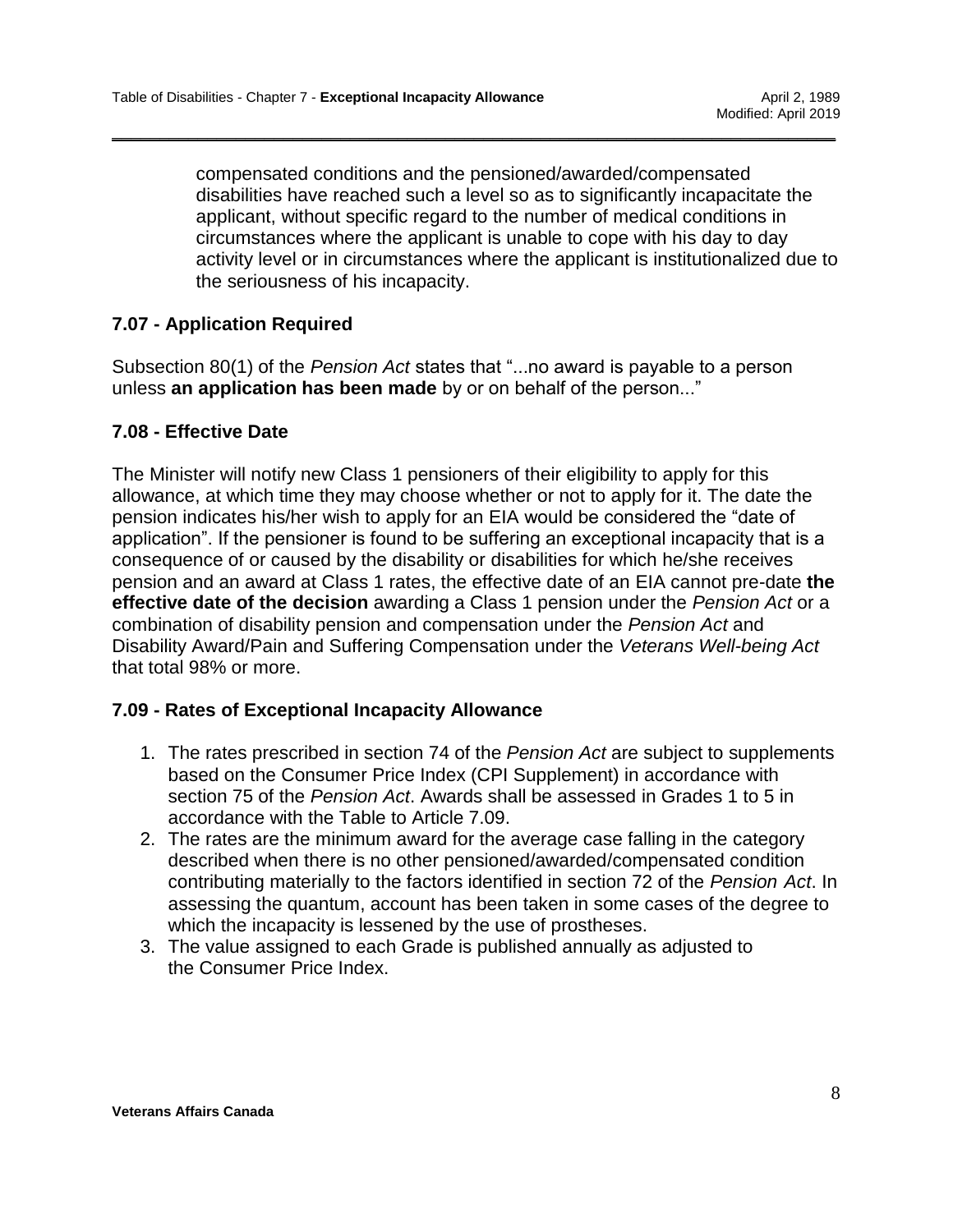| <b>TABLE TO ARTICLE 7.09</b>  |                                                                                     |                |  |
|-------------------------------|-------------------------------------------------------------------------------------|----------------|--|
| <b>Exceptional Incapacity</b> |                                                                                     | <b>Rate</b>    |  |
| Paraplegia:                   |                                                                                     |                |  |
| 1.                            | Paraplegics (total cord lesion)                                                     | <b>GRADE 1</b> |  |
| <b>Amputations:</b>           |                                                                                     |                |  |
| 2.                            | Quadruple and triple amputees                                                       | <b>GRADE 1</b> |  |
| 3.                            | Totally confined to a wheelchair, self-propulsion not possible                      | <b>GRADE 2</b> |  |
| 4.                            | Totally confined to a wheelchair, propelled by pensioner                            | <b>GRADE 3</b> |  |
| 5.                            | Bilateral above-elbow amputee                                                       | <b>GRADE 3</b> |  |
| 6.                            | Bilateral above knee amputee                                                        | <b>GRADE 4</b> |  |
| 7.                            | Bilateral upper limb amputee, 1 below elbow, 1 above elbow                          | <b>GRADE 4</b> |  |
| 8.                            | Double amputee, 1 above knee, 1 above elbow                                         | <b>GRADE 4</b> |  |
| 9.                            | Bilateral amputee, 1 above knee, 1 below knee                                       | <b>GRADE 5</b> |  |
| 10.                           | Double amputee, 1 above knee, 1 below elbow                                         | <b>GRADE 5</b> |  |
| 11.                           | Bilateral below elbow amputee                                                       | <b>GRADE 5</b> |  |
| 12.                           | Bilateral below knee amputee                                                        | <b>GRADE 5</b> |  |
| 13.                           | Double amputee, 1 below elbow, 1 below knee                                         | <b>GRADE 5</b> |  |
| <b>Blindness:</b>             |                                                                                     |                |  |
| 14.                           | Total blindness (no perception of light) with a significant<br>secondary disability | <b>GRADE 1</b> |  |
| 15.                           | Total blindness (no perception of light)                                            | <b>GRADE 2</b> |  |
| 16.                           | Perception of light without light projection                                        | <b>GRADE 3</b> |  |
| 17.                           | Light projection permitting orientation in familiar<br>surroundings indoors         | <b>GRADE 4</b> |  |
| 18.                           | Ability to count fingers and to move around in protected<br>areas outdoors          | <b>GRADE 5</b> |  |

\_\_\_\_\_\_\_\_\_\_\_\_\_\_\_\_\_\_\_\_\_\_\_\_\_\_\_\_\_\_\_\_\_\_\_\_\_\_\_\_\_\_\_\_\_\_\_\_\_\_\_\_\_\_\_\_\_\_\_\_\_\_\_\_\_\_\_\_\_\_\_\_\_\_\_\_